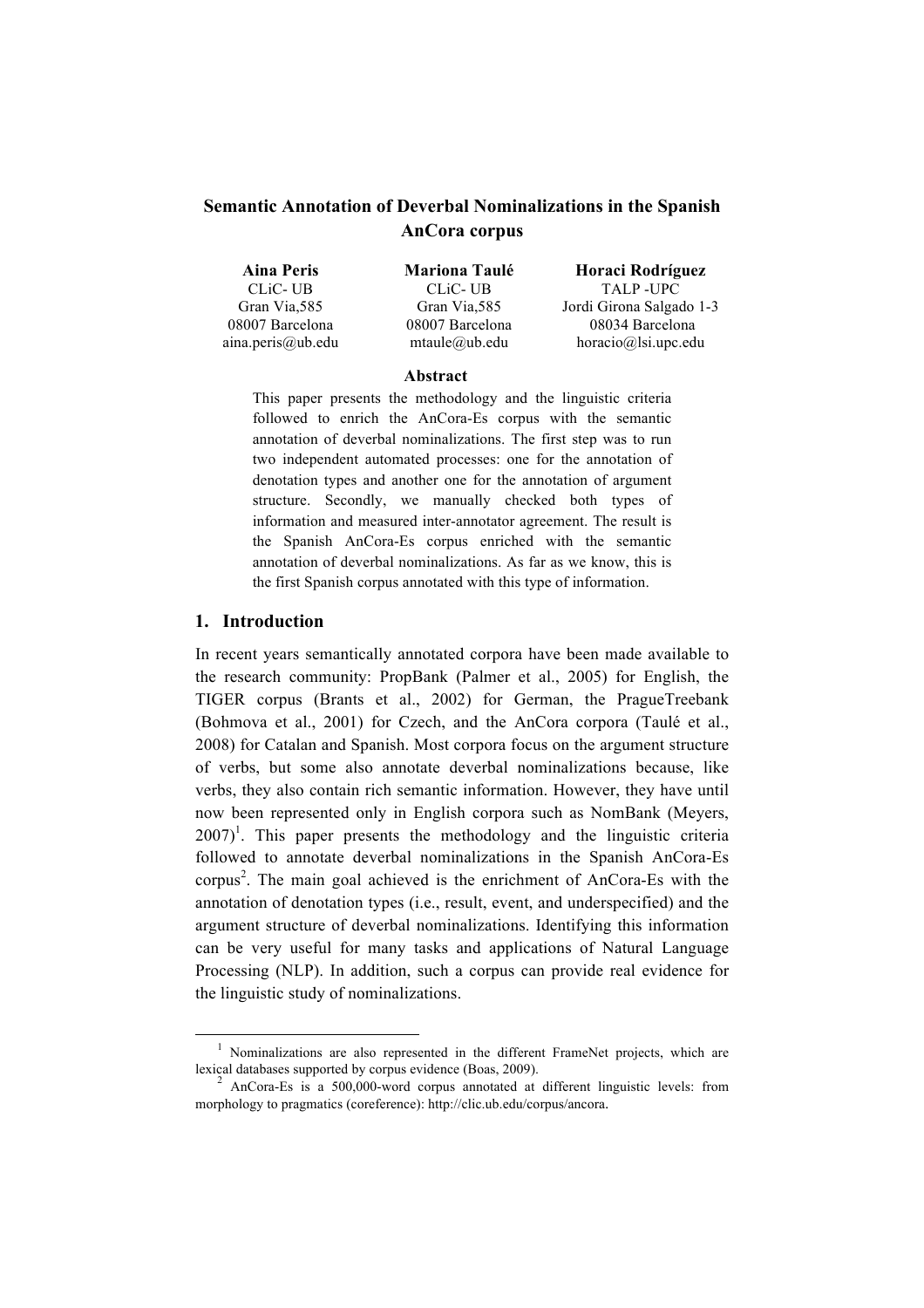The remainder of the paper is organized as follows. Sections 2 and 3 describe the annotation of denotation types and of argument structures, respectively. Both sections include a description of the inter-annotator agreement tests. Finally, main conclusions are drawn in Section 4.

## **2. Denotation Types**

A relevant feature of deverbal nominalizations is their denotation, i.e., the semantic interpretation they are associated with. We focused on this information because it is one of the most controversial and studied topics in the literature, and it is not a straightforward distinction. In the linguistic literature (Grimshaw, 1990; Picallo, 1999; Alexiadou, 2001), nominalizations are said to have basically two semantic denotations: nominalizations denoting an event  $(1a)$ —i.e., they refer to an action,—or a result  $(1b)$ —i.e., they refer to the result of an action. However, in a previous study (Peris and Taulé, 2009), we observed that these two denotations do not allow us to account for the data in the corpus. First, it is not always possible to distinguish between event and result, since the linguistic context is sometimes not informative enough. We label such cases as underspecified types (1c), resulting finally in three possible denotation values. Second, we noticed that nominalizations can take part in a lexicalized construction, thus, we added the attribute <lexicalized>. One of the three above-mentioned denotation values is assigned to the whole lexicalized construction only in the case of nominal lexicalizations  $(1d)^3$ .

(1a) [La **reconstrucción**  $\leq_{\text{event}}$  de la ciudad por los chinos]<sub>NP</sub> tiene lugar en estos momentos.<sup>4</sup>

'[The **reconstruction** of the city by the Chinese] is being carried out at the moment.' (1b) No espere [una **definición**  $\leq$  result> de la palabra cultura de María]<sub>NP</sub>.

'Do not expect [a **definition** of the word culture from María].'

(1c) Se espera [la **llegada**  $\lt$  underspecified de 450 observadores extranjeros]<sub>NP</sub>.

'[The **arrival** of 450 foreign observers] is expected.'

(1d) Se habla de [un **golpe de Estado]** < lexicalized="yes"> < result> de manera irresponsible. '[A **coup d'état**] is being talked about in an irresponsible way.'

### **2.1 Methodology**

The annotation of denotation types consists in associating a type to each deverbal noun. By *deverbal noun* we mean a noun morphologically derived

 $3$  We distinguish six types of lexicalization containing nominalizations according to their similarity to different word classes: nominal, prepositional, verbal, adjectival, adverbial and conjunctive lexicalizations. <sup>4</sup> All the examples are extracted from the AnCora-Es corpus.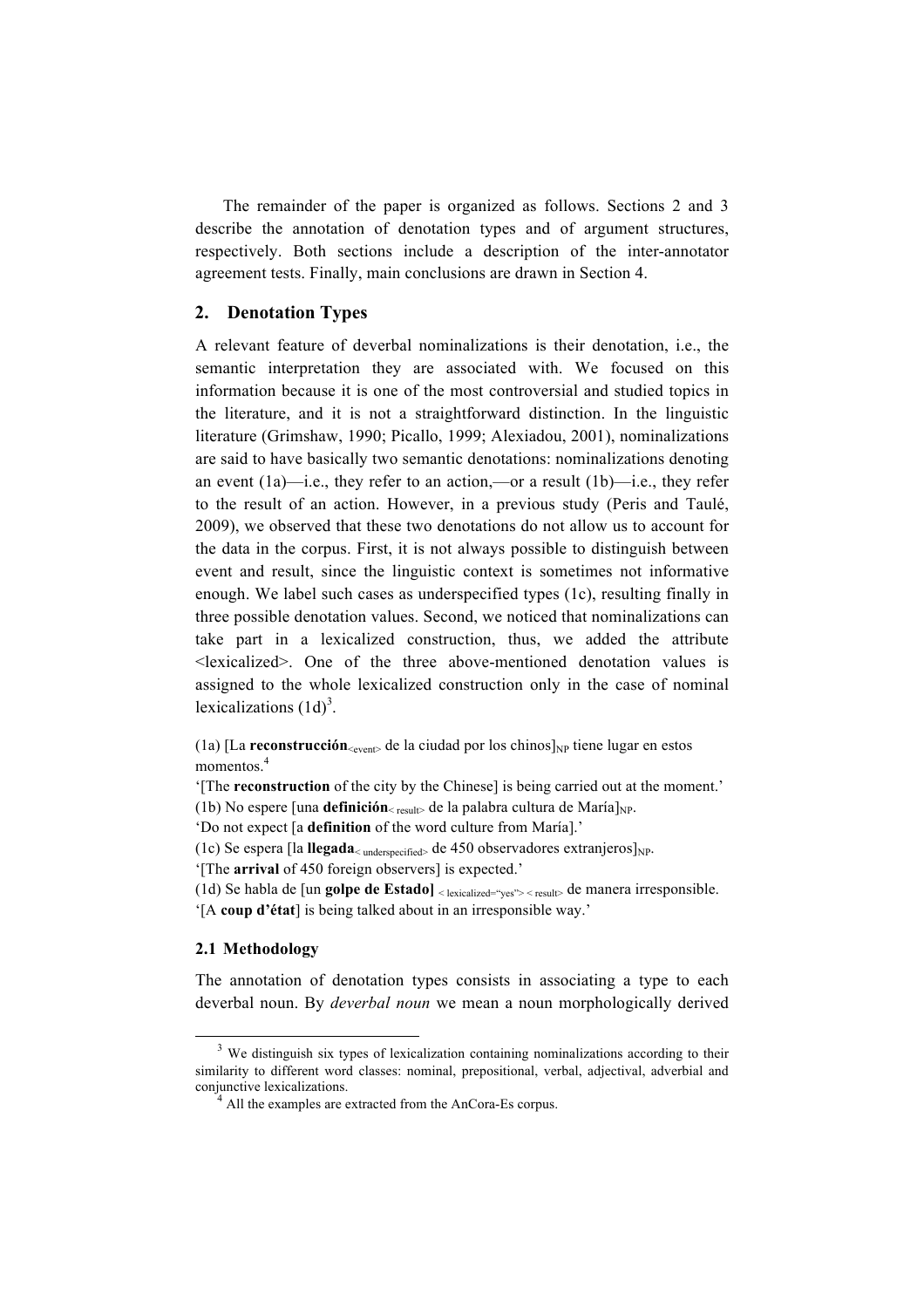from a verb or a so-called *cousin* noun (Meyers, 2007)<sup>5</sup>. Cousin nouns are nouns that give rise to a verb (e.g., *revolución* 'revolution'> *revolucionar* 'to revolutionize'), or nouns semantically related to a verb (e.g., *genocidio* 'genocide' can be related to *exterminar* 'to exterminate'). Deverbal nouns were previously selected from a list automatically obtained using a predefined set of ten suffixes<sup>6</sup> that take verbal stems and have an action-result meaning (Santiago and Bustos, 1999).

The annotation of denotation types was carried out in two steps. First, the annotation was automated by means of the ADN classifier (Peris et al., 2010), which uses a machine-learning approach taking as features most of the information that appears in the current guidelines (see Section 2.3), obtaining 80, 6% F-measure. In a second step, the results were manually validated in order to ensure the accuracy of the annotation. Precisely, we annotated a total of 23,000 tokens belonging to 1,655 types of deverbal nominalizations.

## **2.2 Annotation Scheme**

!!!!!!!!!!!!!!!!!!!!!!!!!!!!!!!!!!!!!!!!!!!!!!!!!!!!!!!!!!!!

The attribute to represent the denotation value in the corpus is <denotationtype> and its possible values are: event, result and underspecified. This information is assigned to deverbal nouns together with the attribute <originlexicalid>, whose value is the base verb; thus, ensuring the connection with the corresponding verbal lexical entry of AnCora-Verb-Es (Aparicio et al., 2008). Lexicalized constructions are marked with the attribute <lexicalized> and the value 'yes'.

### **2.3 Linguistic Criteria for the Classification of Denotation Types**

This section details the morphological, syntactic and semantic criteria for the classification of deverbal nominalizations into denotation types. Before applying these criteria, the annotators check whether the nominalization is part of a lexicalized construction. If so, they choose a lexicalization type. In (1d), *golpe de estado* 'coup d'état' is considered to be a lexicalized construction for three reasons. First, its reference changes in relation to the simple nominalization (*golpe* 'hit'); second, the second element (*estado* 'état') cannot take its own complements (e.g., *democrático* 'democratic') (1d'); and finally, the insertion of an element into the lexicalized construction is infelicitous (1d'').

 $5$  We understand that a deverbal nominalization is semantically related to a verb, regardless of whether it is morphologically derived from a verb (marked with the <cousin> attribute with

<sup>a</sup> negative value) or not (marked with the <cousin> attribute with <sup>a</sup> positive value). <sup>6</sup> The suffixes are: -a, -aje, -ión/-ción/-sión/-ón, -da/-do, -dura/-ura, -e, -ido, -miento/ mento, -ncia/-nza, -o/-eo.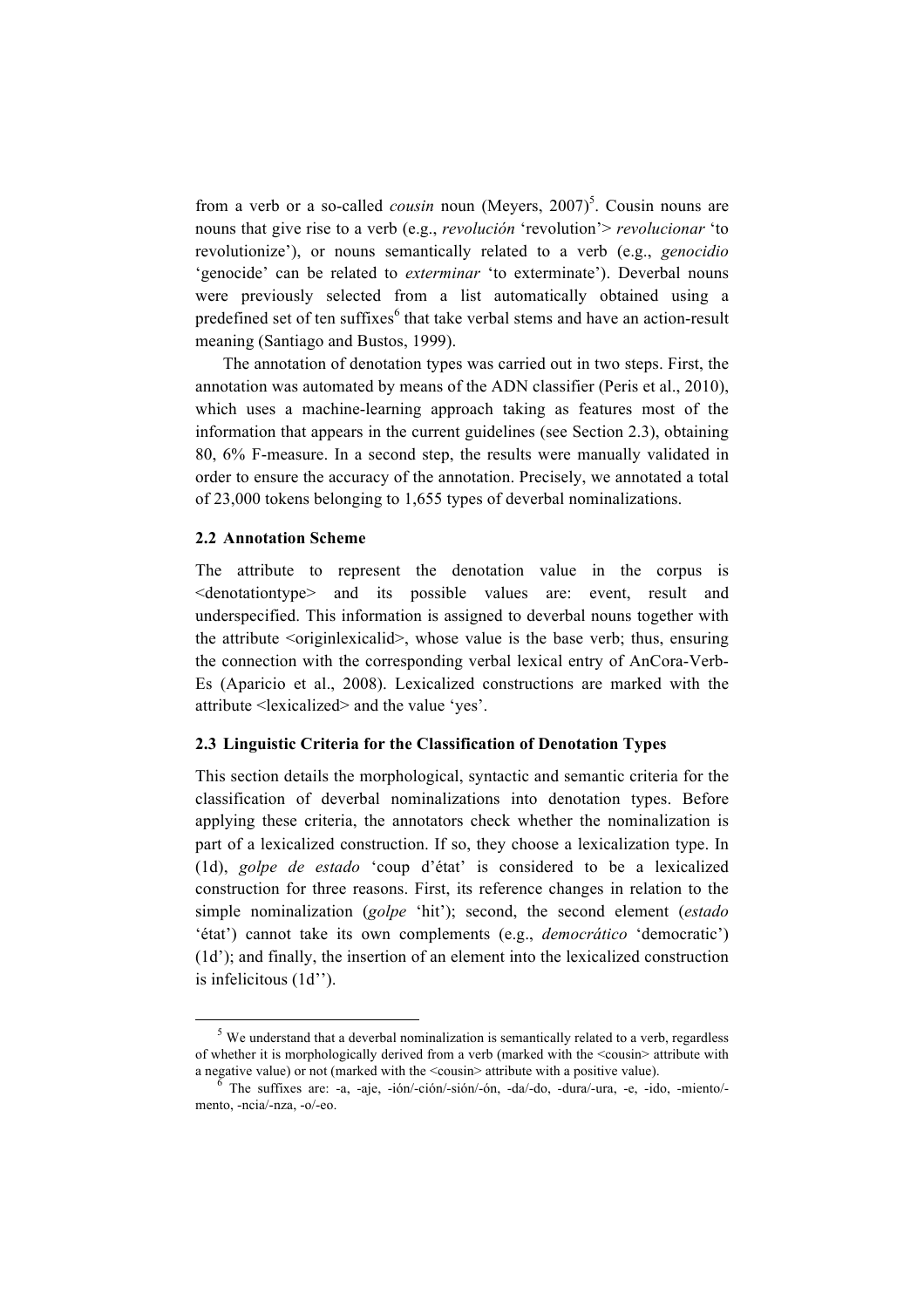(1d') \*Se habla de [un **golpe de Estado** democrático] de manera irresponsable '[A democratic **coup d'état**] is being talked about in an irresponsible way.' (1d'')\*Se habla de [un **golpe de** gran **Estado**] de manera irresponsable '[A **coup de** large **état**] is being talked about in an irresponsible way.'

Once it has been decided whether the nominalization is part of a lexicalized construction, the denotation value is assigned according to the criteria that we present next. These criteria are not deterministic, they must be understood as indicators, the combination of which help us to decide the nominalization denotation.

**a) Incorporated Argument:** In Spanish the denotation type is result when the deverbal nominalization incorporates an internal argument from the corresponding base verb. For instance, *invento* 'invention' denotes the object resulting from the verbal action as well as the verbal action (2).

(2) [El **invento**Arg1<sub><denotationtype= "result"> de Juan] tuvo mucho éxito.</sub> ' **[**John's **invention**] had a lot of success.'

**b) Plurality:** An identifying criterion for result nominalizations proposed in the literature is their ability to take the plural inflection (3a), unlike event nominalizations  $(3b)^7$ .

(3a) Para compensar [las **pérdidas**<denotationtype="result"> ante sus depredadores], los titíes traen al mundo gemelos.

'To compensate [the **losses** before their predators], monkeys bring twins to the world.'

 (3b) […] aunque [la **pérdida**<denotationtype="event"> del pívot Rodney\_Dent] puede condenar a los de Rick\_Pitino.

'[…] although [the **loss** of the pivot Rodney\_Dent] can condemn those of Rick\_Pitino.'

**c) Determiners:** It is widely accepted that event nominalizations can only be introduced by the definite article and the possessive, and they can also appear without a determiner (4a); whereas, result nominalizations can also be introduced by other types of determiners such as demonstratives, indefinite articles and numerals (4b).

(4a) No fue un hecho aislado, sino  $\frac{a}{a}$  **culminación**<sub><event></sub> de  $\frac{a}{b}$  dinámica de deterioro de las instituciones por\_parte\_del PP]].

!!!!!!!!!!!!!!!!!!!!!!!!!!!!!!!!!!!!!!!!!!!!!!!!!!!!!!!!!!!!

 $<sup>7</sup>$  It is also stated that some events can be pluralized. We are aware of this possibility, but</sup> our annotation experience has revealed that most plural nominalizations denote results.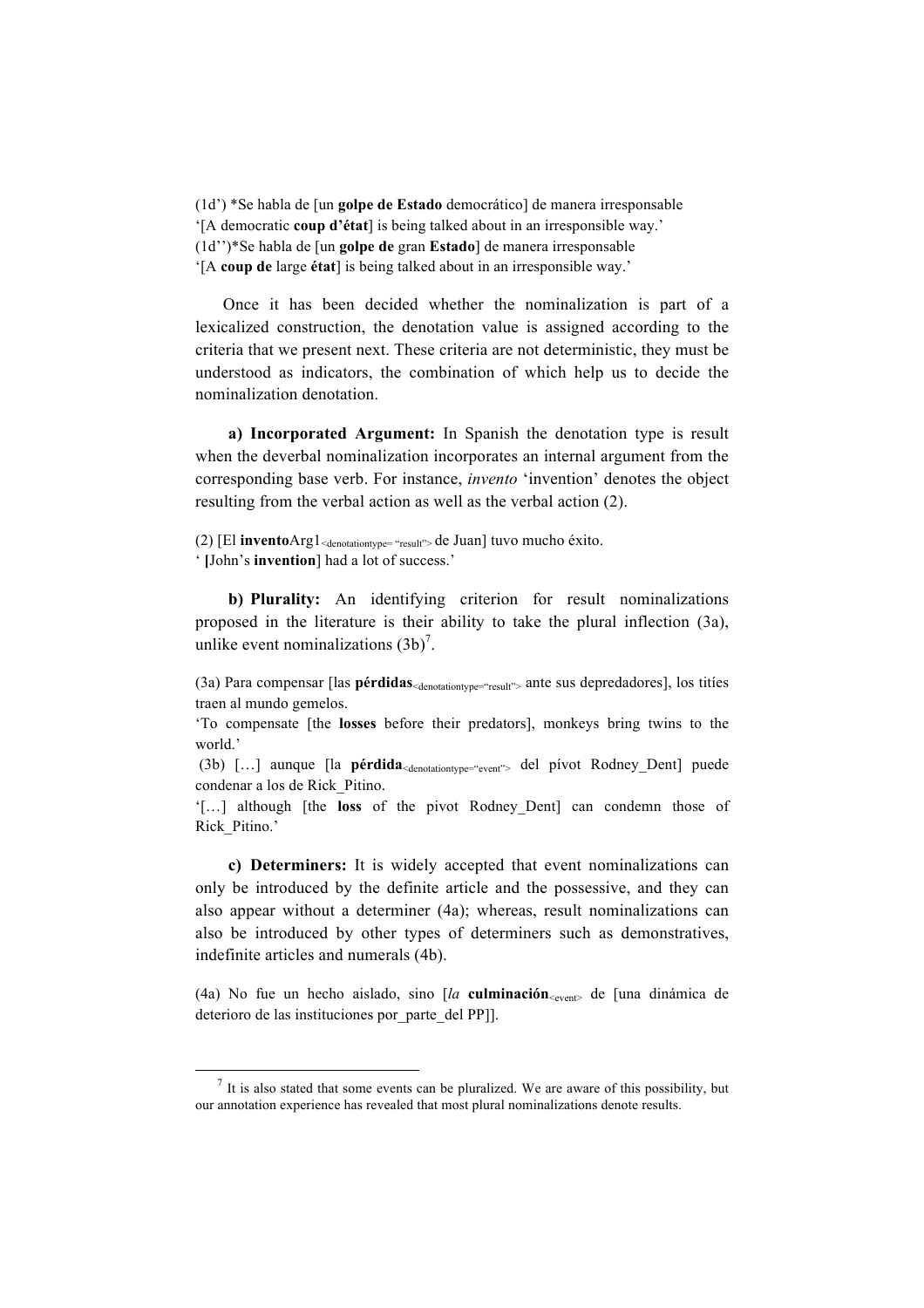'It was not an isolated fact, but [*the* **culmination** of [a process of deterioration of the institutions on the part of the PP]].

(4b) Las exportaciones totales pasaron de 12,3 millones de dólares a 14,8 millones, lo que supone  $\left[\mu na \text{ subida}\right]_{\text{c}$ <sub>result</sub> del 20,47 por ciento.

'The total exports increased from 12.3 million dollars to 14.8 millions, which means [*an* **increase** of 20.47 per cent].'

**d) Complementation:** From the literature we learned that there are two types of nominalization complements that characterize a specific denotation type. First, relational adjectives are arguments of result nominalizations (5a), but not of event nominalizations (5b). Indeed, (5b) is ungrammatical because *producción* 'production' cannot be understood as an event: interpreting the relational adjective *quesera* 'cheese' as an Arg1 blocks this reading.

(5a) El tema de conversación era [la **actuación**<sub><result></sub> *policial*<sub>AP-arg0-agt].</sub> 'The topic of discussion was [the police **acting**].'  $(5b)$ <sup>\*</sup>[La **producción**<sub><event></sub> quesera<sub>AP-arg1-pat</sub> por los holandeses]<sup>8</sup>. '[The cheese **production** by the Dutch].'

Second, temporal adjuncts of result nominalizations must be introduced by the preposition *de* 'of' (6a), whereas this preposition is not needed for temporal adjuncts of event nominalizations (6b).

(6a) Hoy, tras [una **negociación**<sub>< result> *de trece horas* PP-argM-tmp], se ha aprobado un</sub> nuevo texto sobre la reforma del seguro de desempleo.'

'Today, after [a **negotiation** of thirteen hours], a new text has been approved on the reform of the unemployment insurance.'

(6b) La compañía presentó una auditoría por primera vez desde [su **constitución** <sup>&</sup>lt;  $|$ event>  $en$  1989  $p$ P-argM-tmp

'The company submitted a clean audit for the first time since [its **constitution** in 1989].'

**e) Verbal class:** Following Alexiadou (2001) and Picallo (1999) we have taken into account the semantic class of the verb from which the nominalization derives. This is very useful in order to decide the denotation type. Nominalizations are annotated with the verbal classes declared in the verbal lexicon AnCora-Verb. There are four general classes that are defined according to Vendler's (1967) event classes: accomplishments, achievements, states and activities. Next, we briefly detail how they influence the annotation of denotation types.

!!!!!!!!!!!!!!!!!!!!!!!!!!!!!!!!!!!!!!!!!!!!!!!!!!!!!!!!!!!!

<sup>&</sup>lt;sup>8</sup> This example is not from the AnCora-Es corpus.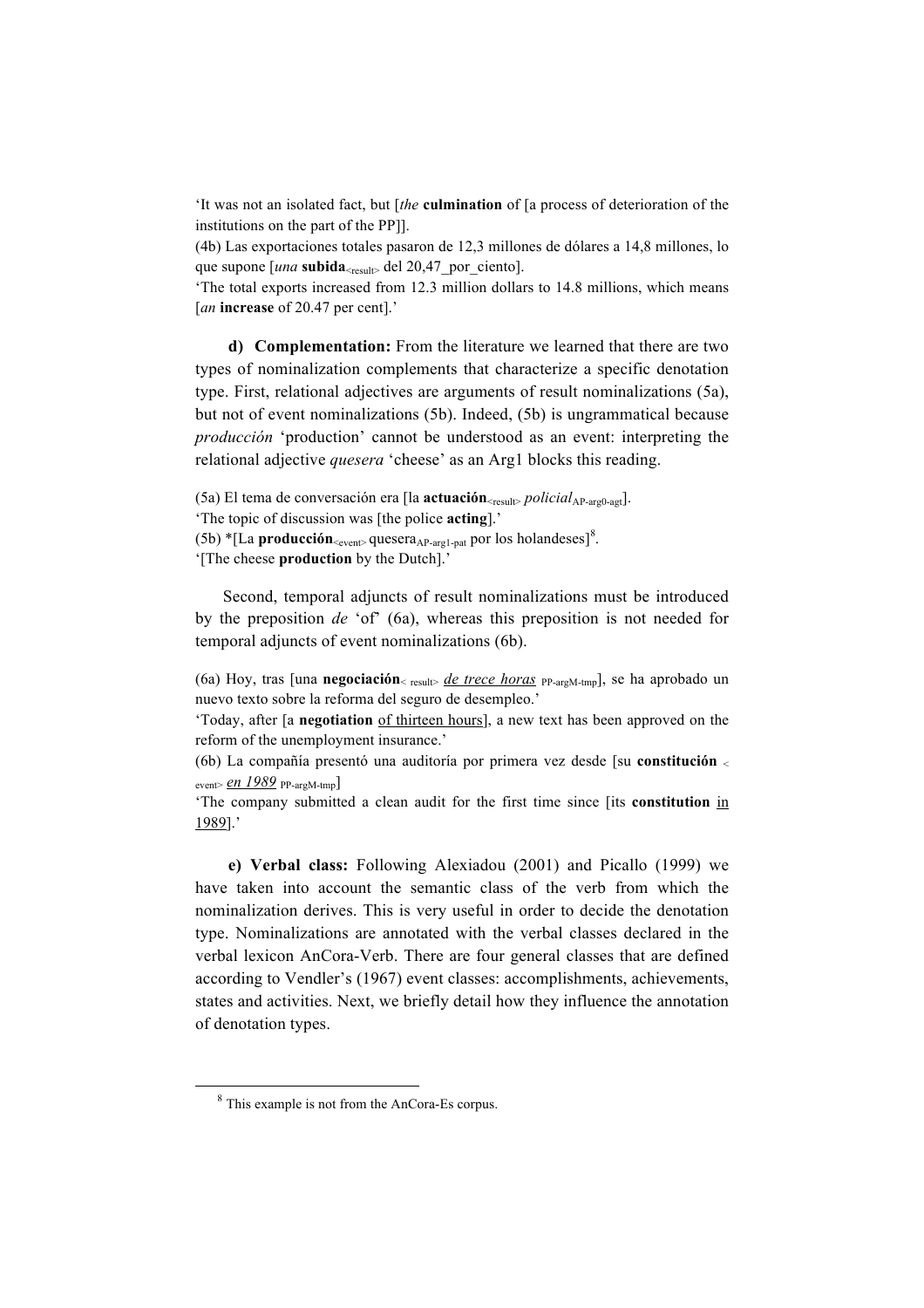**Accomplishments:** Verbs belonging to this class can give rise to result, event and underspecified nominalizations. The reading of the nominalization depends on which verbal arguments are syntactically realized in the nominalized NP and by which constituents (Table 1).

| Arg <sub>0</sub>      | Arg1                     | Arg <sub>2</sub> | <b>Denotation</b> |
|-----------------------|--------------------------|------------------|-------------------|
| Not realized          | Not realized             | Not realized     | Result            |
| Not realized          | Not realized             | PP/GRP           | Underspecified    |
| Not realized          | PP/GRP/Poss <sup>9</sup> | PP/GRP/Poss      | Event             |
| PP- <i>por</i> -Agent | PP/GRP/Poss              | Not realized or  | Event             |
|                       |                          | PP/GRP/Poss      |                   |
| PP-de Agent           | PP/GRP/Poss              | Not realized or  | Result            |
|                       |                          | PP/GRP/Poss      |                   |
| PP-de/por Agent       | PP/GRP/Poss              | Not realized     | Underspecified    |
| PP-de/por Agent       | PP/GRP/Poss              | PP/GRP/Poss      | Event             |
| PP-de/por Cause       | PP/GRP/Poss              | Not realized     | Underspecified    |
| PP-de/por Cause       | PP/GRP/Poss              | PP/GRP/Poss      | Underspecified    |
| Any constituent       | patient possessive       | Any constituent  | Event             |

Table 1: Denotation types according to the argument realization for nominalizations derived from an accomplishment.

**Achievements**: Verbs belonging to the achievement class are realized in unaccusative structures (i.e., with no Arg0). Therefore, the denotation types of the corresponding nominalizations depend on the syntactic realization of Arg1 and Arg2 (see Table 2).

| Arg1         | Arg2         | <b>Denotation</b> |  |
|--------------|--------------|-------------------|--|
| Not realized | Not realized | Result            |  |
| Realized     | Not realized | Underspecified    |  |
| Not realized | Realized     | Underspecified    |  |
| Realized     | Realized     | Event             |  |

Table 2: Denotation types according to the argument realization for nominalizations derived from an achievement.

**States**: Verbs included in this semantic class denote states and their corresponding nominalizations are always result nominalizations.

**Activities**: Predicates belonging to this class are unergative and their corresponding nominalizations can only have a result interpretation. Their subject can be explicit, but it is always introduced by the preposition *de* 'of'.

**e) Selectors:** When the above criteria do not lead to a clear denotation type, we found other indicators that can help select one, the so-called

!!!!!!!!!!!!!!!!!!!!!!!!!!!!!!!!!!!!!!!!!!!!!!!!!!!!!!!!!!!!

<sup>&</sup>lt;sup>9</sup> PP stands for prepositional phrase, GRP stands for genitive relative pronoun, and Poss stands for possessive determiner.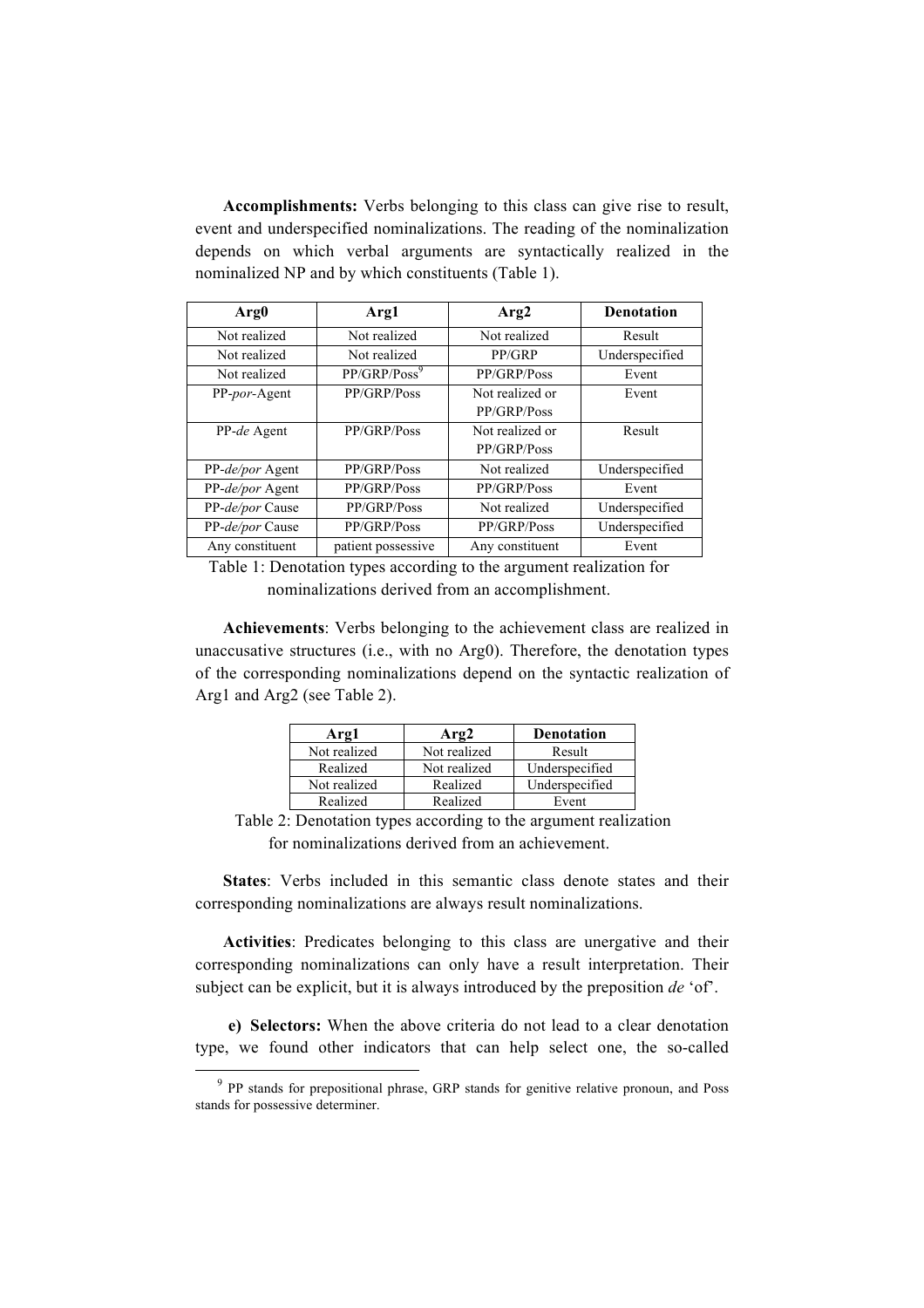*selectors*. We distinguish two types of selectors: (i) external selectors, i.e., those elements that point to a specific denotation from outside the nominalized NP (7a); and (ii) internal selectors, i.e., prefixes within the nominalized NP that indicate a specific denotation type (7b).

(7a) *Durante* [la **presentación**< event> del libro CN-arg1-pat], él abogó por la formación de los investigadores en innovación tecnológica.

'During [the **presentation** of the book], he advocated for the training of researchers in technological innovation.'

(7b) Hoy [la **reubicación**< event> del ex ministro CN-arg1-tem] no resulta fácil.

'Today, [the **relocation** of the ex minister] does not seem easy.'

The preposition *durante* 'during' in (7a) gives a clue to interpret *presentación* 'presentation' as an event. In (7b), the nominalization *reubicación* 'reubication' with the prefix *re-* having a reiterative meaning must be of event type. This is due to the fact that the repetitive meaning only applies to bases that denote actions.

#### **2.4 Inter-Annotator Agreement**

In order to ensure the quality and reliability of the manual validation of denotation types, an inter-annotator agreement test was carried out. Five Linguistic graduate students participated in the test. Since none of them had experience in distinguishing between denotation types and this is not an easy semantic distinction, we built a training data set consisting of one hundred sentences. Each sentence contained a deverbal nominalization. For the real test we used a data set of two hundred sentences (i.e., two hundred deverbal nominalizations). For the purpose of annotation, the five annotators took into account the criteria presented in the previous section. They were required to work individually. We measured agreement using observed agreement (Scott, 1955) and the Kappa coefficient (Siegel and Castellan, 1988). Table 3 shows the average results of the inter-annotator agreement test.

| <b>Average Pairwise Results</b> | <b>Training Set</b> | <b>Test Set</b> |
|---------------------------------|---------------------|-----------------|
| Observed agreement              | 68%                 | 75%             |
| Kappa                           | 44%                 | 60%             |

Table 3: Inter-annotator agreement results for denotation types.

As expected, there is an improvement between the training and test data sets that is even more noticeable in the kappa measure (16% improvement). With regard to the result for the test data set, it can be said that the agreement level is not bad (60% Kappa, 75% observed agreement) given that the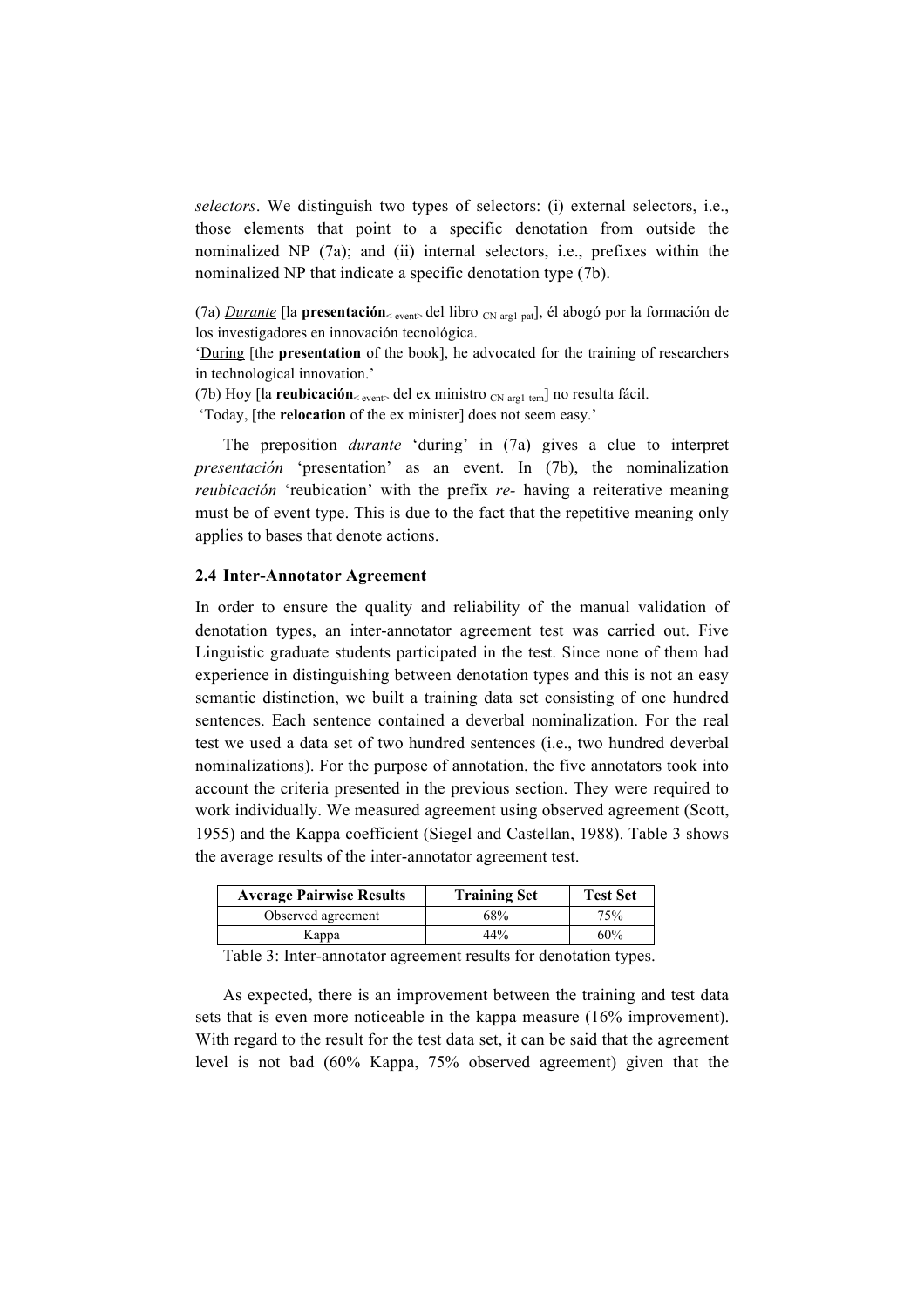semantic distinction we are dealing with is very difficult<sup>10</sup>. Furthermore, this agreement score makes it possible to ensure the quality of the annotation since the annotators were allowed to seek advice from each other during the manual annotation process.

## **3. Argument Structure and Thematic Roles**

The annotation of argument structures was based on the initial assumption that deverbal nominalizations inherit the argument structure of the base verb. Thus, the assignment of arguments and thematic roles was conducted taking into account the argument structures specified in the AnCora-Verb-Es lexicon. As we explained above, each noun is linked to the corresponding verbal lexical entry via the attribute <originlexicalid>. The annotation is limited to constituents inside the nominalized NP (8a) and also to arguments incorporated into the noun  $(8b)^{11}$ . In the latter case, the noun was annotated with the attributes  $\langle \text{arg} \rangle$  and  $\langle \text{tem} \rangle$  and their values (see Section 3.2) during the manual validation process.

(8a) [El **impulso** *de la investigación*] es un punto clave para España. '[The **promotion** *of research*] is a key point for Spain.' (8b) [La *propuesta* de María] es muy buena. '[María's *proposal*] is very good.'

In Spanish, the constituents that can be arguments inside the NP are: PPs, relational adjective phrases (APs), GRPs, and possessive specifiers (spec-dp). Other types of constituents such as the rest of APs, NPs, adverbial phrases (ADVPs), or sentences (S) cannot be arguments inside the NP and receive the semantic label "RefMod" ("Reference Modifier"), which indicates that they modify the reference of the noun they are complementing.

### **3.1 Methodology**

!!!!!!!!!!!!!!!!!!!!!!!!!!!!!!!!!!!!!!!!!!!!!!!!!!!!!!!!!!!!

The annotation of argument structures consists in assigning the argument position (attribute  $\langle \text{arg} \rangle$ ) and the corresponding thematic role (attribute <tem>) to each argument in a nominalized NP. As in the case of the denotation type, an automated process was first applied, followed by a manual validation. A set of heuristic rules in a decision-list format was used for the automated annotation, obtaining 74% F-measure (Peris and Taulé, forthcoming).

<sup>&</sup>lt;sup>10</sup> Standard guidelines describe a kappa over 75% as excellent, 40% to 75% as fair to good, and below 40% as poor (Fleiss, 1981). According to this, a 60% is a quite good agreement.

<sup>&</sup>lt;sup>11</sup> The *proposal* is the thing proposed, so the Arg1-patient is incorporated into the noun.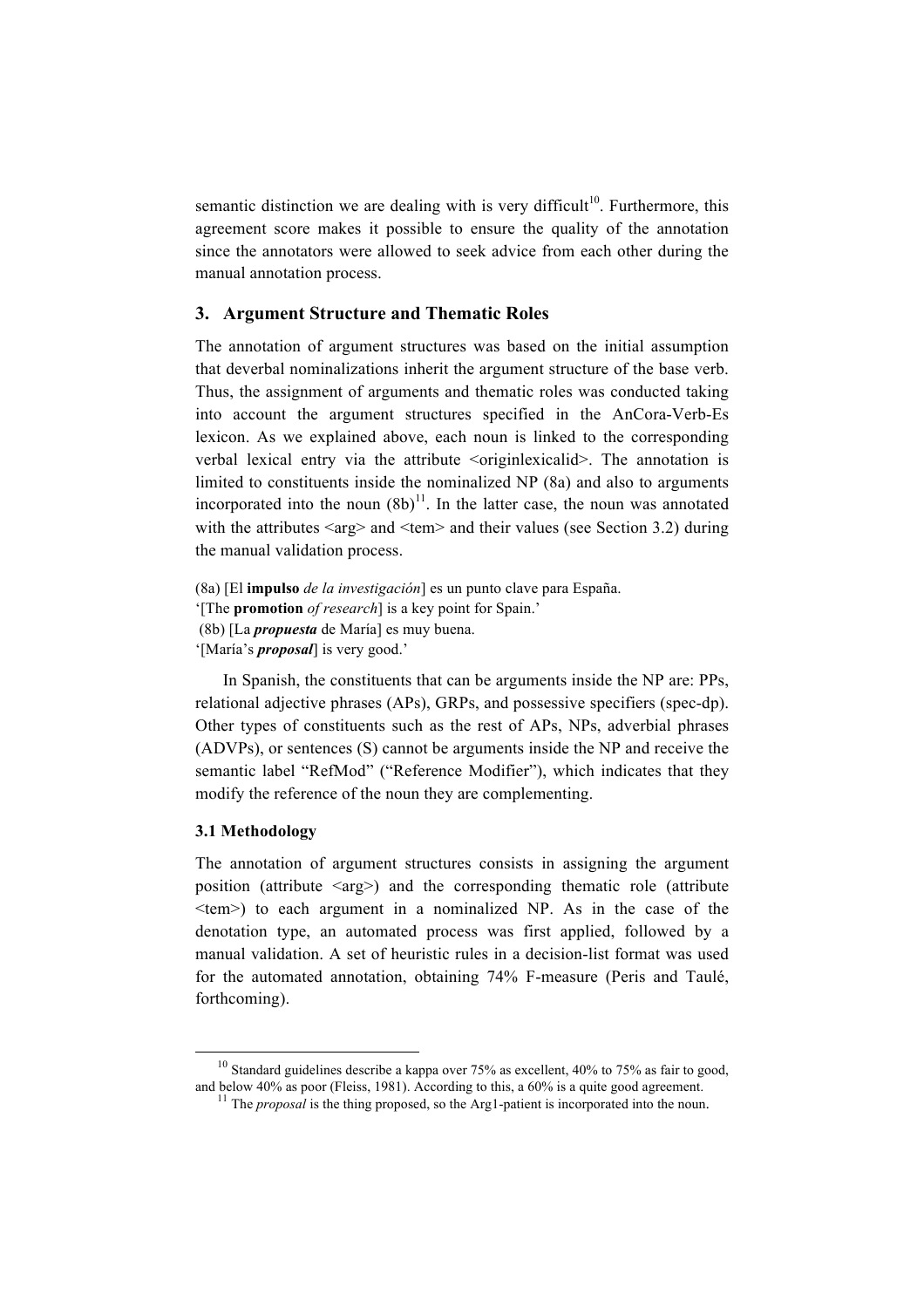## **3.2 Annotation Scheme**

We use the same annotation scheme as the one followed to annotate the argument structure of verbs in AnCora-Es, which was in turn based on PropBank (Palmer et al., 2005) and VerbNet (Kingsbury, et al., 2002). In this way, we ensure the consistency of the annotation of arguments between the different predicates (nouns and verbs). The selected arguments are incrementally numbered expressing their degree of proximity in relation to their predicate ('arg0', 'arg1', 'arg2', 'arg3', 'arg4') and the adjuncts are labeled as ArgM. The list of thematic roles includes 19 different labels widely used in linguistics<sup>12</sup>. In a nutshell, we assign the attribute  $\langle \text{arg} \rangle$  and  $\leq$ tem $>$  to each nominal argument. The combination of the six arguments tags and the thematic roles tags results in a final tagset of 36 semantic tags.

## **3.3 Criteria**

The annotators look up the verbal entries of the AnCora-Verb lexicon to assign arguments and thematic roles to the constituents of nominalized NPs. If a constituent can be interpreted according to an argument declared in the verbal entry, then it is annotated with this argument position  $\langle arg \rangle$  and thematic role  $\leq t$ em $>$ . If not, then there are two possibilities: (a) the constituent is interpreted as an ArgM that is not represented in the verbal entry, or (b) it has no argumental interpretation but is a noun modifier, which is labelled as "RefMod".

### **3.4 Inter-Annotator Agreement**

!!!!!!!!!!!!!!!!!!!!!!!!!!!!!!!!!!!!!!!!!!!!!!!!!!!!!!!!!!!!

We also wanted to ensure the quality and reliability of the manual annotation of arguments and thematic roles. To this end, the inter-annotator agreement test was conducted on a data set of one hundred sentences, each sentence containing a deverbal nominalization with at least one candidate to be an argumental constituent. A total of 131 constituents were included. Three Linguistic graduate students with previous experience in annotating verbal argument structure participated in the test. Due to their experience no training was needed. The test consisted in deciding, for each constituent, (a) whether it was an argument, and, if so, (b) which argument position and thematic role it should be assigned (out of a total of 36 possible tags). To this end, they had to take into account the information specified in the AnCora-Verb lexicon about the verbal sense from which they decided the deverbal nominalization

<sup>12</sup> These labels are: 'agt' (agent), 'cau' (cause), 'exp' (experiencer), 'scr' (source), 'pat' (patient), 'tem' (theme), 'atr' (attribute), 'ben' (beneficiary), 'ext' (extension), 'ins' (instrument), 'loc' (locative), 'tmp' (time), 'mnr' (manner), 'ori' (origin), 'des' (goal), 'fin' (purpose), 'ein' (initial state), 'efi' (final state) and 'adv' (adverbial).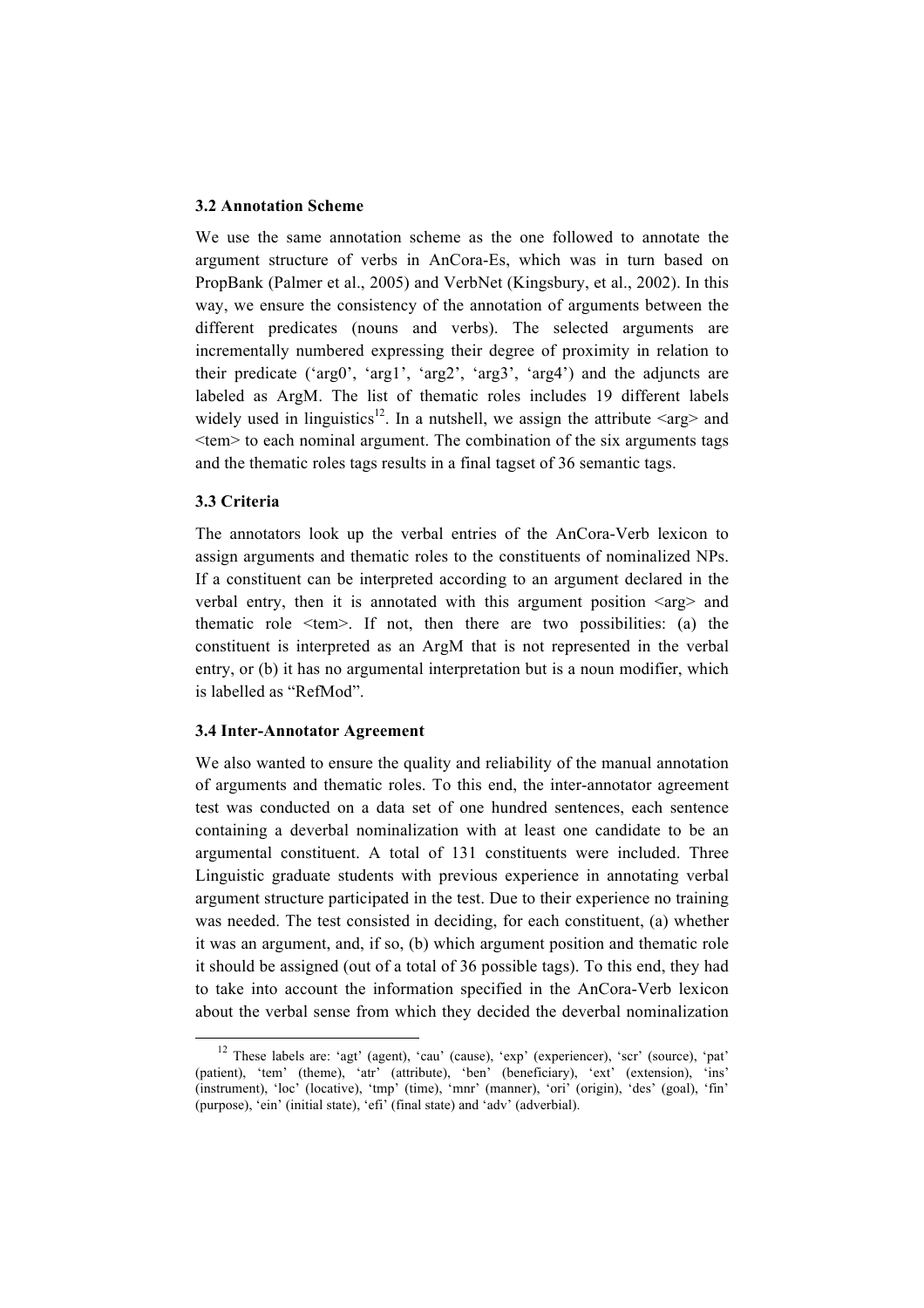came. This was important since we measured inter-annotator agreement taking into account whether the annotators agreed on the verbal class from which the nominalization derived. We measured inter-annotator agreement using observed agreement (Scott, 1955) and the Kappa coefficient (Siegel and Castellan, 1988). Disagreements on the argument and thematic role are expected when the verbal class taken as starting point is not the same since the arguments and thematic roles to be mapped vary. For this reason, we calculate observed and kappa measures increasing the penalization rate for disagreements when the annotators picked the same verbal class, and reducing the penalization rate for disagreements when the annotators picked different verbal classes. The weighting schema for measuring agreement was empirically set to 40% for the former, and to 60% for the latter.

Total agreement =  $(0.4*$ same VerbalClass $) + (0.6*$ different VerbalClass $)$ 

Table 4 presents the results of the inter-annotator agreement test. The columns show the results for each pair of annotators and the average result. The rows present observed agreement (OA) and kappa coefficients according to the above formula.

| <b>ANNOTATOR</b><br><b>PAIRS</b> | A and B | $A$ and $C$ | <b>B</b> and C        | <b>AVERAGE</b><br><b>RESULT</b> |
|----------------------------------|---------|-------------|-----------------------|---------------------------------|
| Same verbal class                | 119     | 125         | 125                   |                                 |
| <b>OA</b>                        | 86%     | 96%         | 90%                   | 90.6%                           |
| Kappa                            | 84%     | 94%         | 88%                   | 88.6%                           |
| Different verbal class           | 12      | 6           | 6                     |                                 |
| <b>OA</b>                        | 66%     | 66%         | 83%                   | 71.6%                           |
| Kappa                            | 60%     | 58%         | 80%                   | 66%                             |
| Total                            | 131     | 131         | 131                   |                                 |
| <b>OA</b>                        | 74%     | 78%         | 85.8<br>$\%$          | 79.2%                           |
| Kappa                            | 69.6%   | 72.4%       | 83.2<br>$\frac{0}{0}$ | 75%                             |

Table 4: Inter-annotator agreement results for argument structure and thematic roles.

We focus on the average result (last column). As expected, when the annotators did not agree on the verbal class, the agreement decreases approximately 20% both in observed (71.6%) and kappa (66%) agreement scores with respect to when the annotators agreed on the verbal class (90.6%) and 88.6%, respectively). According to the above-presented measure, the mean of inter-annotator agreement reaches 75% kappa, which translates to 79.2% observed agreement. This is a satisfactory level of agreement given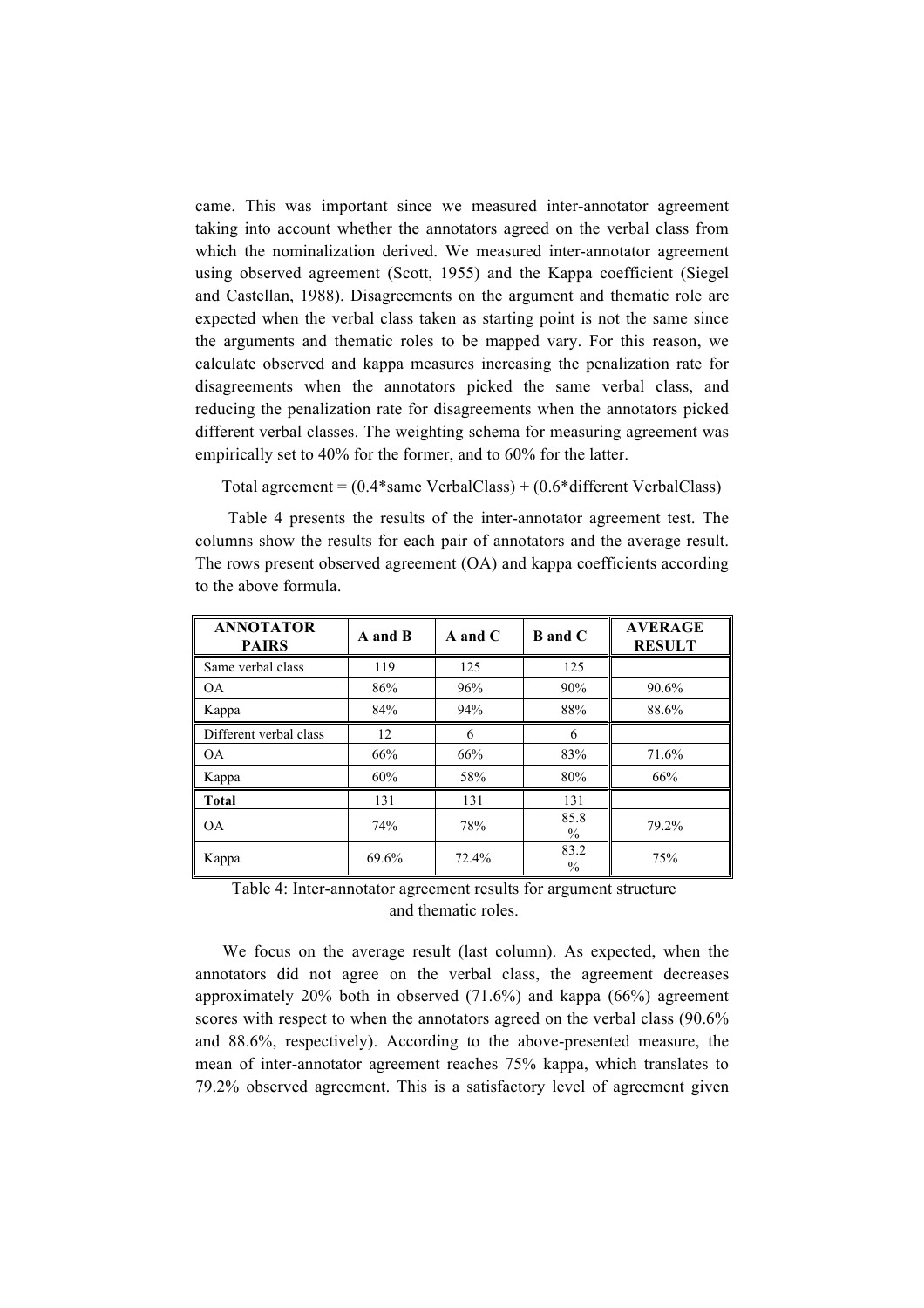that there are 36 possible tag combinations, which largely increases the opportunities for disagreement. Furthermore, this agreement score allows us to provide for a reliable manual annotation process.

## **4. Conclusions and Future work**

In this paper, we presented the methodology followed to annotate deverbal nominalizations in the AnCora-Es corpus. The first step was to run two independent automated processes: one for the annotation of denotation types and another one for the annotation of argument structures. Secondly, and the focus of this paper, we manually checked both types of information and measured inter-annotator agreement. The result is the Spanish AnCora-Es corpus enriched with the semantic annotation of deverbal nominalizations. As far as we know, this is the first Spanish corpus annotated with this type of information. Future work will focus on applying the presented methodology to annotate the nominalizations in the Catalan AnCora-Ca corpus.

## **Acknowledgments**

This research has received support from the projects Text-Knowledge 2.0 (TIN2009-13391-C04-04), AnCora-Net (FFI2009-06497-E/FILO) and KNOW2 (TIN2009-14715-C04-04) from the Spanish Ministry of Science and Innovation, and a FPU grant (AP2007-01028) from the Spanish Ministry of Education. We also thank three anonymous reviewers for their comments and suggestions.

## **References**

Alexiadou, A. (2001). *The Functional Structure in Nominals. Nominalization and Ergativity*. Amsterdam / Philadelphia: John Benjamins.

Aparicio, J. et al. (2008). 'AnCora-Verb: A Lexical Resource for the Semantic Annotation of Corpora'. In *Proceedings of Language, Resources and Evaluation*, LREC 2008. Marrakech, Morocco.

Boas, H (2009). *Multilingual FrameNets in Computational Lexicography*. *Methods and Applications*. Mouton de Gruyter.

Bohmova, A. et al. (2001). 'The Prague Dependency Treebank: Three-Level Annotation Scenario' In *Treebanks: Building and Using Syntactically Annotated Corpora, ed. Anne Abeille. Kluwer Academic Publishers.*

Brants, S et al., (2002). 'The TIGER Treebank'. In *Proceedings of the Workshop on Treebanks and Linguistic Theories*. Sozopol.